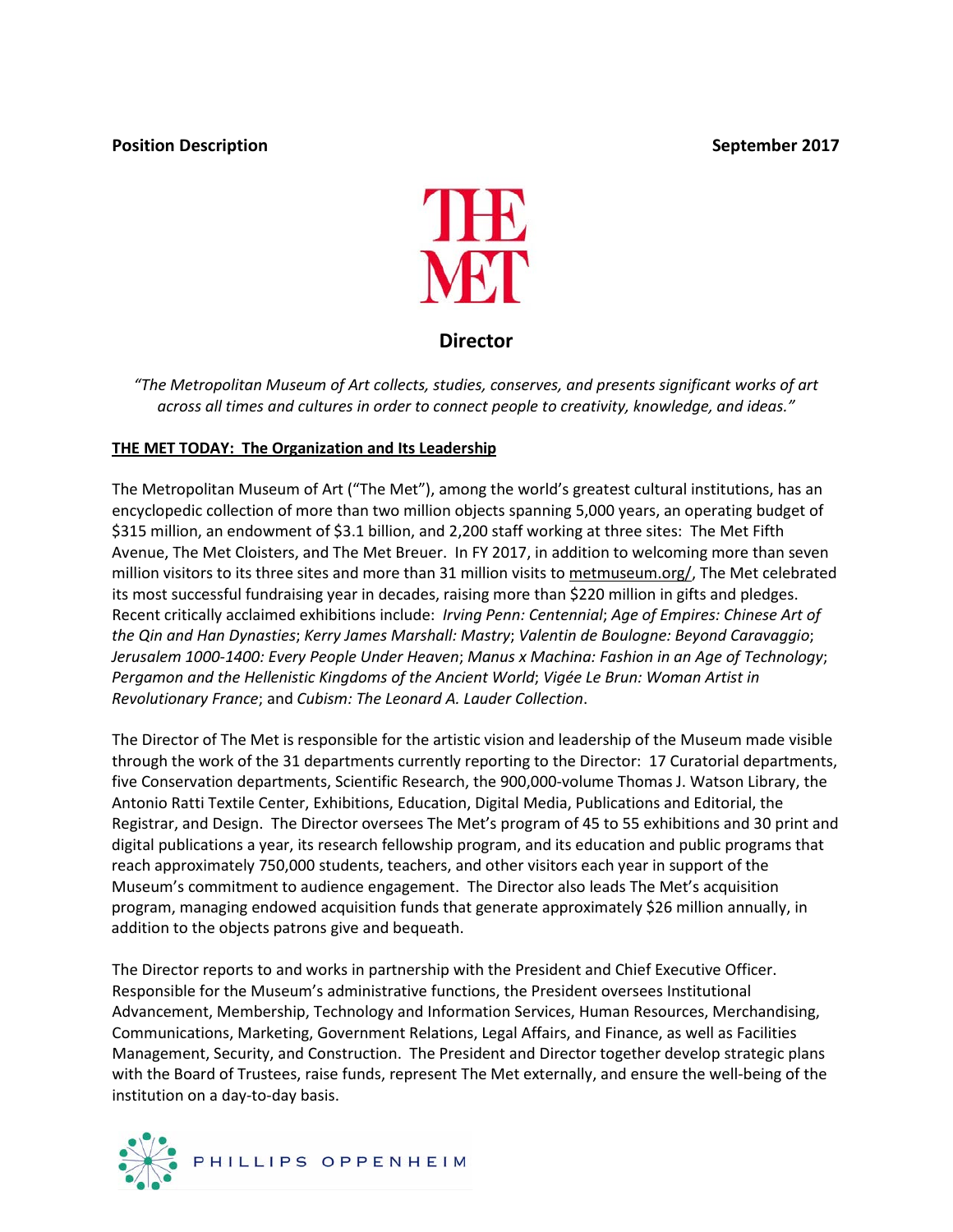**The Metropolitan Museum of Art** Director

Page 2.

The Director and the President answer to a Board of 40 elected Trustees and are subject to the general supervision of the Chairman of the Board. In addition, there are five city *Ex Officio* Trustees, 30 Trustees *Emeriti*, and 25 Honorary Trustees. The Met Trustees are deeply invested and have been extraordinarily generous. Both the Director and the President serve as *Ex Officio* members of the Board and of all its committees, engaging almost daily with their Board colleagues.

## **THE POSITION: Responsibilities and Priorities**

The Director of The Met will be a skilled and distinguished leader in the field with the demonstrated ability to develop and implement a vision that looks forward, advances The Met's mission, and inspires supporters, staff, and the public. In addition to the professional responsibilities incumbent upon any art museum director, The Met has the following key priorities for its Director:

- Be a strong and collaborative partner with the President; build relationships up and down the organization and establish credibility as the Museum's artistic leader;
- Develop a vision that advances The Met's commitment to excellence, leadership, and innovation in the field; model and encourage – internally, locally, nationally, and internationally – collaborations that underscore the unique power of The Met;
- Embody a passion for art and for The Met; serve as a visible spokesperson for the Museum with stakeholders, the media, and the public; be an active principal in The Met's ambitious and highly effective fundraising programs;
- Hire, oversee, motivate, and mentor a highly skilled professional staff, building bench strength for the future;
- Focus on effective decision-making in areas including exhibitions, education programs, digital media, capital priorities, and organizational structure;
- In collaboration with the President, Trustees, and staff, help shape and support The Met's commitment to Modern and Contemporary Art, including plans for The Met Breuer and the Southwest Wing.

### **THE PERSON: Characteristics and Qualifications**

The Director will be a tested executive who will:

• Be a leader, with the knowledge, gravitas, integrity, and ability to motivate and inspire a highly skilled professional staff and shape the field on the world stage;